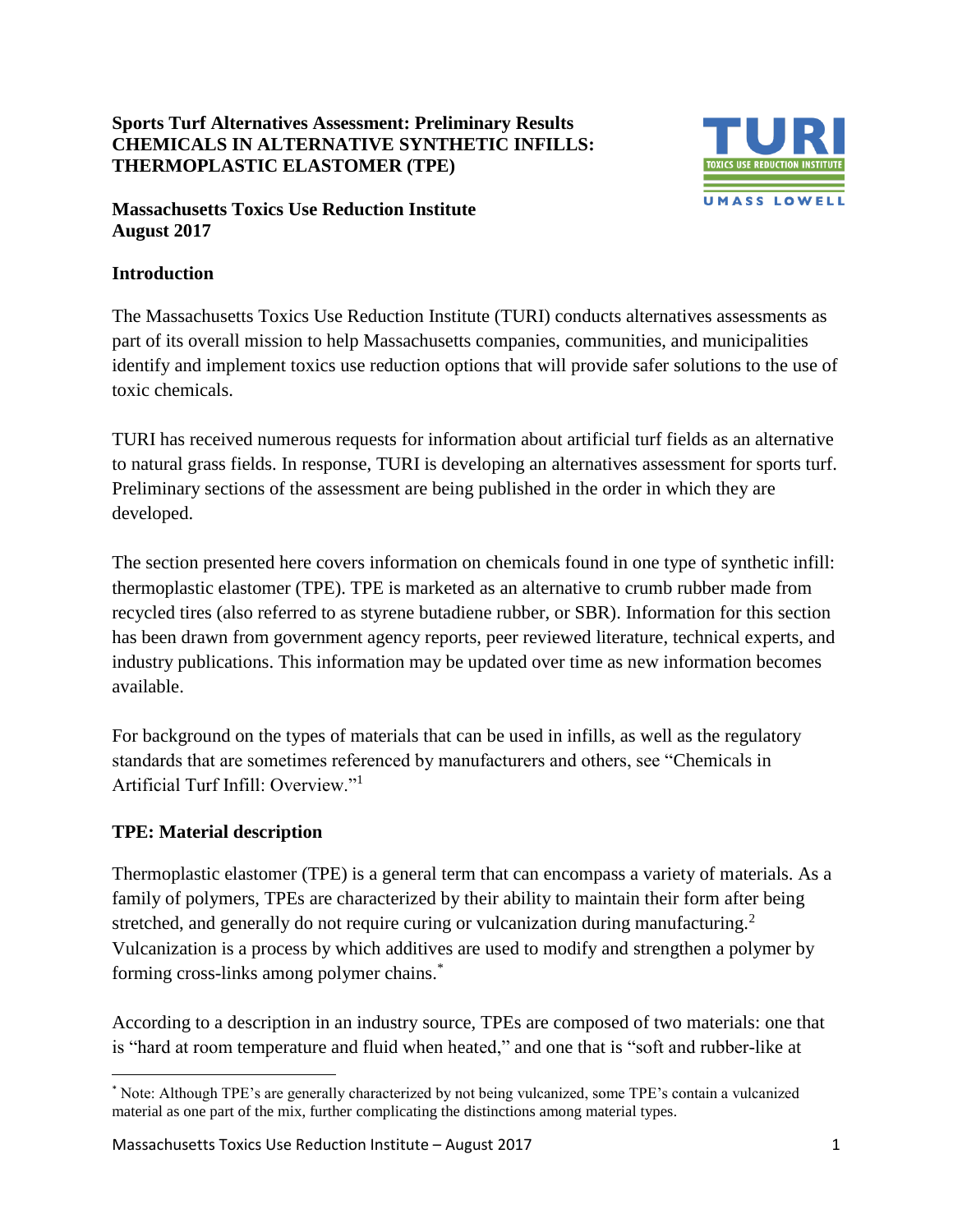room temperature." The two materials can be either chemically bonded or blended together. Examples of chemically bonded TPEs include "styrenic TPEs, thermoplastic polyurethanes (TPUs), copolyester-ether elastomers and polyamide elastomers." Examples of blended TPEs include "thermoplastic polyolefins (TPOs) and thermoplastic vulcanizates (TPVs)."<sup>3</sup>

Based on the limited information available on TPE used in synthetic turf infill materials, it appears to contain lower levels of toxic chemicals than crumb rubber made from recycled tires. In particular, measurements indicate that TPE infill emits fewer volatile organic compounds (VOCs). Furthermore, since TPE does not require vulcanization, it is generally expected to be free of the vulcanizing agents that are used in crumb rubber made from tires.<sup>4</sup> However, TPE infill can contain and emit some chemicals of concern.

TPE infills are available from a number of manufacturers. Table 1 shows examples of brands currently on the market. This list is not intended to be comprehensive, and new brands may enter the market frequently.

| <b>Table 1: TPE infill products: Examples</b>                                                                                                                                                                                                                                                                                                                                                                                                                     |                       |                                                                |  |  |
|-------------------------------------------------------------------------------------------------------------------------------------------------------------------------------------------------------------------------------------------------------------------------------------------------------------------------------------------------------------------------------------------------------------------------------------------------------------------|-----------------------|----------------------------------------------------------------|--|--|
| <b>Manufacturer</b>                                                                                                                                                                                                                                                                                                                                                                                                                                               | <b>Brand Name</b>     | <b>Descriptive information</b>                                 |  |  |
| FieldTurf                                                                                                                                                                                                                                                                                                                                                                                                                                                         | EcoMax                | "An extruded composite of thermoplastic elastomer<br>$(TPE)$ " |  |  |
| FieldTurf                                                                                                                                                                                                                                                                                                                                                                                                                                                         | EcoGreen              | "built from virgin TPE"                                        |  |  |
| Celanese<br><b>SOFTER</b>                                                                                                                                                                                                                                                                                                                                                                                                                                         | Holo                  | "special Thermoplastic Elastomers compounds (TPE)"             |  |  |
| <b>TTII</b>                                                                                                                                                                                                                                                                                                                                                                                                                                                       | Pro-Max 37 TPE Infill | "polyethylene-based polymer"                                   |  |  |
| Sources: FieldTurf. "ECOSPORT: High Quality Alternative Infill Systems." Web page accessed at<br>http://www.fieldturf.com/de/ecosport, May 31, 2017; Target Technologies International Inc. (TTII). "Pro-Max 37 TPE Infill." Web<br>page accessed at http://www.ttiionline.com/products/pro-max-37-tpe-infill/, May 31, 2017. Celanese SOFTER. "Holo: TPE Infill<br>Solutions." Web page accessed at http://www.tpeinfill.com/viewdoc.asp?co_id=40, June 2, 2017. |                       |                                                                |  |  |

#### **Recycled tires vs. TPE infill: Norwegian Pollution Control Authority Study**

A 2006 study by the Norwegian Pollution Control Authority concluded that TPE infill was superior to crumb rubber infill based on the chemicals examined in the study. However, the authors were not able to make a broad recommendation about TPE infill because they did not know what other chemicals it contained.<sup>5</sup>

The study compared three indoor fields: two containing crumb rubber (SBR) infill made from tires, and one containing TPE infill. The study focused on airborne dust, volatile organic compounds (VOCs), and polycyclic aromatic hydrocarbons (PAHs). In testing the airborne dust specifically, the researchers considered the presence of rubber, vulcanization compounds, preservative compounds, phthalates, and PAHs. Over all, they found that the SBR infill produced more air quality contaminants than the TPE infill, based on the limited parameters they were able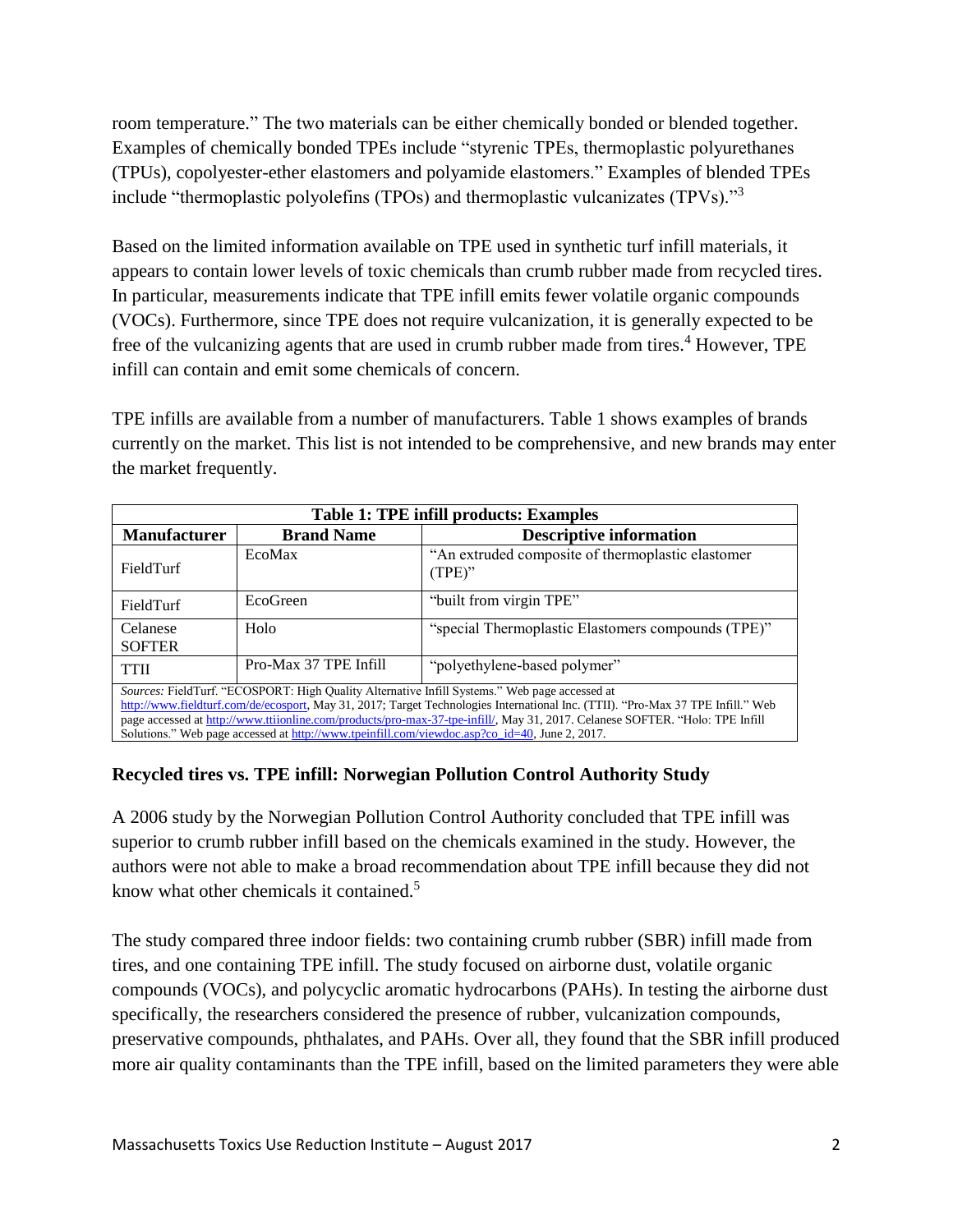to examine in the study. The study parameters were designed on the basis of existing knowledge about chemicals found in SBR.

Table 2, below, summarizes the comparison among the fields studied by the Norwegian researchers. As shown in the table, in measurements of airborne dust, the quantity of particulate matter ( $PM_{2.5}$ ) was elevated for the two SBR fields, while quantities were in the expected ranges for an indoor setting for the TPE field. In analyses of the chemical composition of the airborne dust, the researchers found that the SBR fields generated dust containing a large amount of rubber from the granulate, while the dust generated by the TPE field contained less rubber.\* They noted that the dust generated by the TPE field was free of the vulcanization compounds, preservative compounds, and carbon black found in the SBR fields. Dust from all locations contained PAHs, but the levels in the dust generated by the TPE field were lower than those in the SBR dust.

The researchers found that total volatile organic compounds (TVOCs) in air were very high for the SBR fields. TVOCs were slightly elevated in the location with the TPE field, but much lower than those for the SBR fields. PAHs were also present in the air at all locations, but were lower in the location with the TPE field.

Among specific VOCs highlighted in the discussion, the authors noted that both benzothiazole and toluene were present in the air and dust associated with all three fields, although the levels were lower for the location with the TPE field. Another VOC they highlighted, 4-methyl-2 pentanone, was present at the SBR field locations but low or absent at the TPE field location. Phthalates were present at comparable levels at all locations; phthalates measured in airborne dust during one time period were slightly lower at the TPE field, but were higher at the TPE field during another time period.

The authors note that for all three field areas, they also found "the presence of organic chemicals which have not been identified or reported." They did not test for the presence of inorganic compounds (e.g. lead or other metals).

The researchers concluded that the TPE infill appeared to be superior to the SBR infill with regard to over-all indoor air quality, but did not conclude by recommending TPE infill "as the study was not broad enough to give such a recommendation."<sup>6</sup>

 $\overline{\phantom{a}}$ 

<sup>\*</sup> Note: In the Norwegian Pollution Control Authority study, the term "rubber" is used for both SBR and TPE.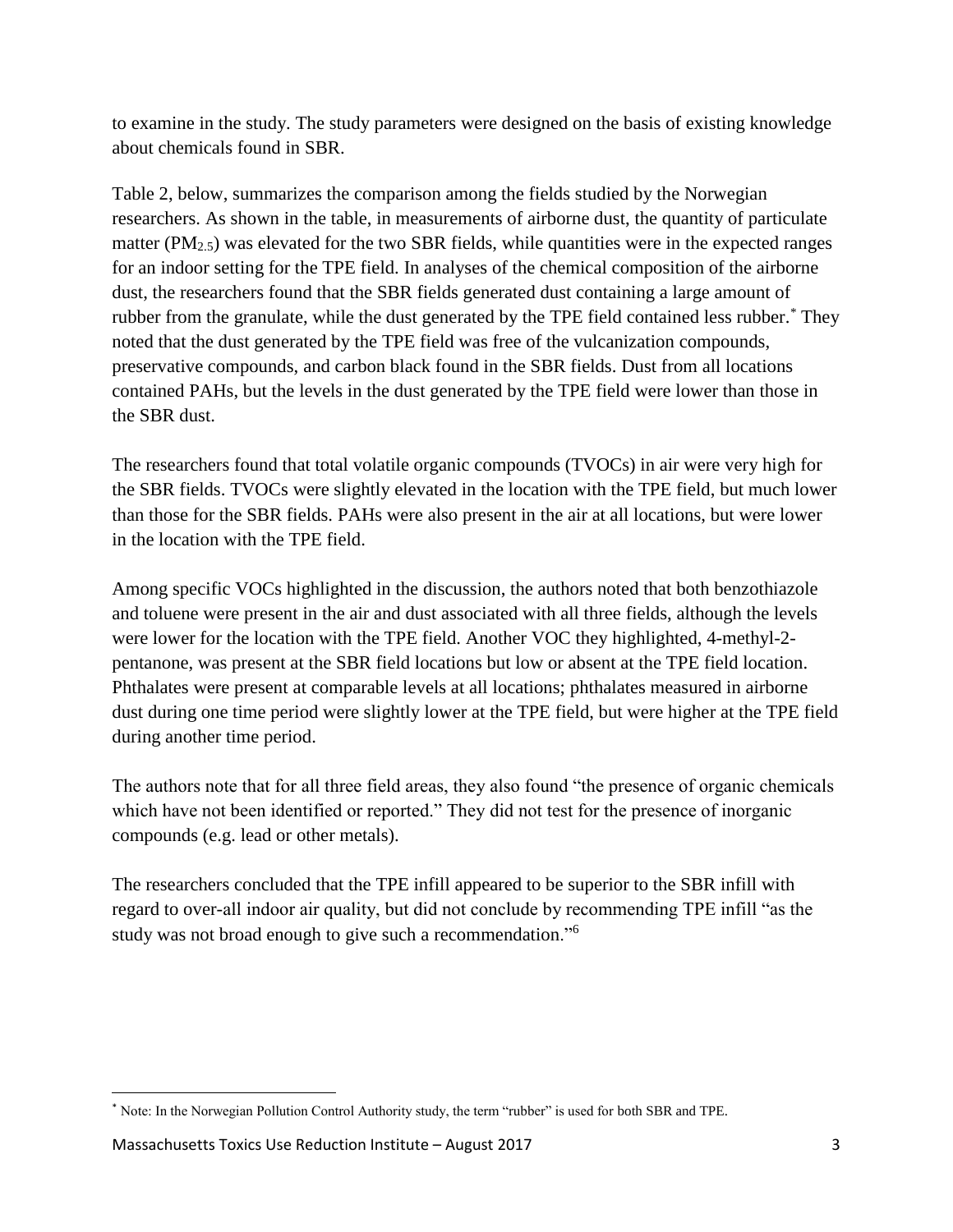| Table 2: Comparison: Recycled tire crumb rubber $(n = 2$ fields) vs. TPE infill $(n = 1$ field) (Dye et al. 2006) |                              |                                                        |                          |  |
|-------------------------------------------------------------------------------------------------------------------|------------------------------|--------------------------------------------------------|--------------------------|--|
|                                                                                                                   |                              | SBR fields $(n = 2)$                                   | TPE field $(n = 1)$      |  |
| Airborne dust                                                                                                     | Quantity of dust             | Elevated $PM25$                                        | Expected levels for      |  |
|                                                                                                                   |                              |                                                        | indoor air               |  |
|                                                                                                                   | Composition of dust: rubber* | High                                                   | Lower                    |  |
|                                                                                                                   | from granulate               |                                                        |                          |  |
|                                                                                                                   | Composition of dust: Other   | Multiple chemicals present: PAHs, phthalates, SVOCs,   |                          |  |
|                                                                                                                   | chemicals                    | benzothiazoles, aromatic amines, unspecified organic & |                          |  |
|                                                                                                                   |                              | inorganic substances                                   |                          |  |
|                                                                                                                   | Vulcanization compounds      | Yes                                                    | No                       |  |
|                                                                                                                   | Preservative compounds       | Yes                                                    | N <sub>0</sub>           |  |
|                                                                                                                   | Carbon black                 | Yes                                                    | N <sub>0</sub>           |  |
| Air                                                                                                               | <b>TVOCs</b>                 | Very high to high $-$ exceeds                          | Slightly elevated (lower |  |
|                                                                                                                   |                              | recommended levels                                     | than SBR)                |  |
|                                                                                                                   | PAHs                         | Yes                                                    | Yes (lower than SBR)     |  |
| Selected<br>chemicals - dust<br>and/or air                                                                        | Benzothiazole                | Yes                                                    | Yes (lower than SBR)     |  |
|                                                                                                                   | Toluene                      | Yes                                                    | Yes (lower than SBR)     |  |
|                                                                                                                   | 4-methyl-2-pentanone         | Yes                                                    | Low or absent            |  |
|                                                                                                                   | Phthalates                   | Yes                                                    | <b>Yes</b>               |  |
|                                                                                                                   | Unidentified compounds       | Present                                                | Present                  |  |
|                                                                                                                   | Inorganic compounds          | not assessed                                           | not assessed             |  |

Information summarized from: Dye, C. et al. 2006. *Measurement of Air Pollution in Indoor Artificial Turf Halls.* Trondheim, Norway: Norwegian Pollution Control Authority/Norwegian Institute for Air Research. \*Note: In the study summarized here, the term "rubber" is used for both SBR and TPE.

**Note:** Findings from this study are not necessarily generalizable to other TPE fields. For example, the presence or absence of preservative compounds or of carbon black may vary depending on the type of TPE used.

#### **Specific TPE infill products: composition**

As noted above, a variety of specific materials can be broadly categorized as TPE. In order to examine a TPE product with a greater level of specificity, it is necessary to identify the material used in a given product, including both the elastomer itself and any additives it may contain.

In order to gain greater clarity about the composition of TPE infills on the market, TURI examined additional information on the composition of two TPE infill products. These products were selected as examples based on a simple internet search, and they are not necessarily representative of other TPE infill products.

First, TURI researched Pro-Max 37 TPE Infill marketed by Target Technologies International, Inc (TTII).

TTII provided TURI with a Material Safety Data Sheet (MSDS) for this product.<sup>7</sup> The MSDS specifies several components, identifying them by name and with a Chemical Abstracts Service (CAS) number. Table 3 shows the information that is available about the composition of this infill, using the information in the MSDS supplemented by information obtained through the US National Library of Medicine's database, ChemID*plus*. Based on the MSDS and ChemID*plus*,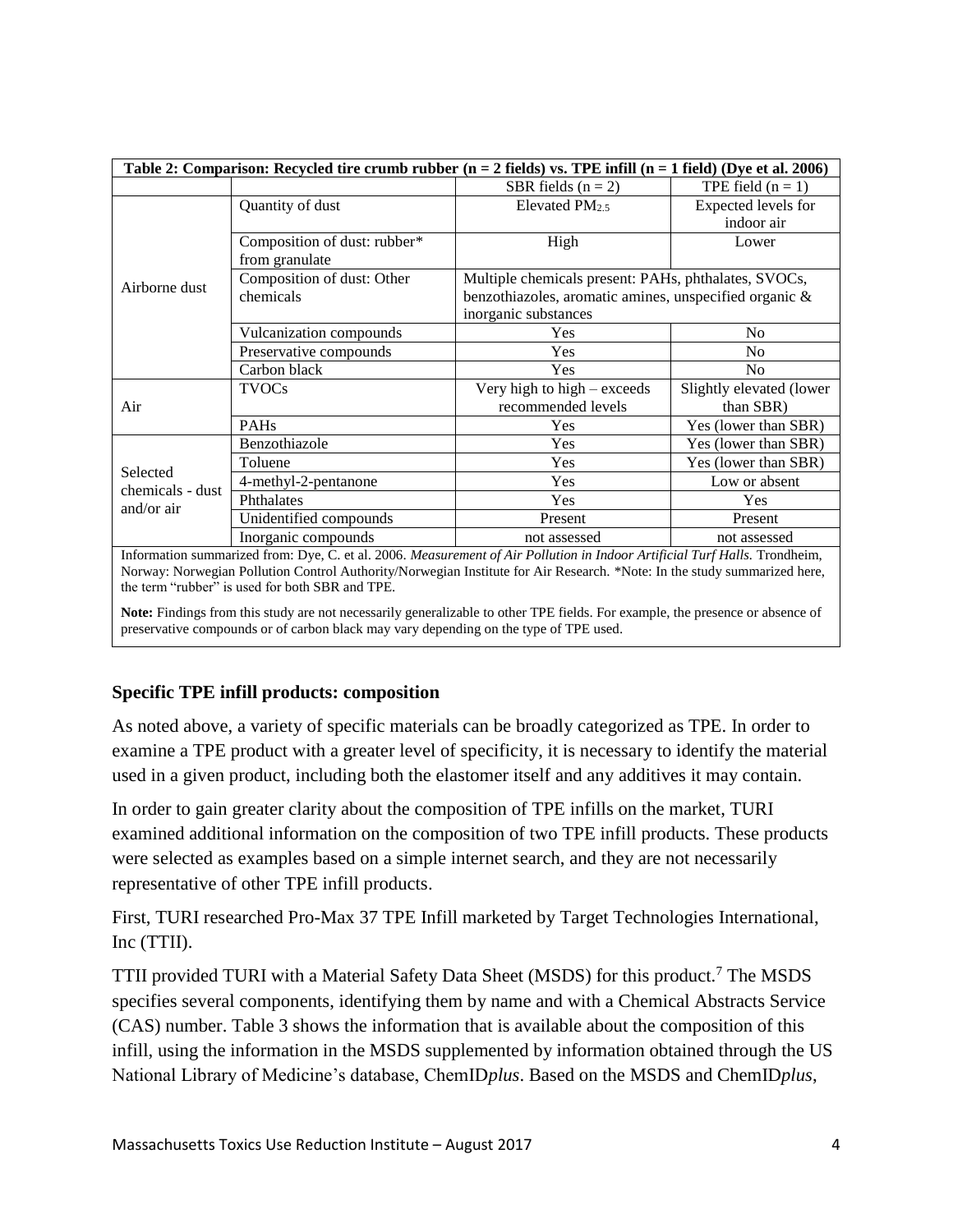the product is composed of a styrene block copolymer, polyethylene, paraffin oil, calcium carbonate (chalk), carbon black, and unspecified stabilizers/antioxidants.

| Table 3: TPE Infill: Sample product                                                                                                                                                                                                                                                                                                                       |                                                                                                                                                |                                                                                                                                                                                                                                                                                                                                                                                                                       |  |
|-----------------------------------------------------------------------------------------------------------------------------------------------------------------------------------------------------------------------------------------------------------------------------------------------------------------------------------------------------------|------------------------------------------------------------------------------------------------------------------------------------------------|-----------------------------------------------------------------------------------------------------------------------------------------------------------------------------------------------------------------------------------------------------------------------------------------------------------------------------------------------------------------------------------------------------------------------|--|
| CAS#                                                                                                                                                                                                                                                                                                                                                      | <b>Name</b>                                                                                                                                    | <b>Other information</b>                                                                                                                                                                                                                                                                                                                                                                                              |  |
| $9003 - 55 - 8$<br>66070-58-4                                                                                                                                                                                                                                                                                                                             | Benzene, ethenyl-, polymer with<br>1,3-butadiene, a.k.a. 1,3-butadiene,<br>polymer with styrene<br>Hydrogenated styrene/butadiene<br>copolymer | Information from MSDS: "Main component(s): Styrene-<br>ethylene/butylene-styrene block copolymer."<br>"Thermoplastic polymer compound based on styrene block<br>copolymer (SBC – CAS no. 009003-55-8; no. 66070-58-<br>$4)$ ."                                                                                                                                                                                        |  |
| 9002-88-4                                                                                                                                                                                                                                                                                                                                                 | Polyethylene                                                                                                                                   | Described on MSDS as: Thermoplastic polymers olefin.                                                                                                                                                                                                                                                                                                                                                                  |  |
| 8012-95-1                                                                                                                                                                                                                                                                                                                                                 | Paraffin oil                                                                                                                                   | MSDS notes presence of paraffin oil but shows CAS # for<br>calcium carbonate. This appears to be an error in the<br>MSDS. We have interpreted the MSDS to mean that the<br>material does contain paraffin oil. Based on a search in<br>ChemIDplus*, the term "paraffin oil" could correspond to<br>the CAS number 8012-95-1, or mineral oil. Alternatively, it<br>could also correspond to other materials.           |  |
| n/a                                                                                                                                                                                                                                                                                                                                                       | Stabilizers/antioxidants                                                                                                                       | Cannot identify based on this information.                                                                                                                                                                                                                                                                                                                                                                            |  |
| 471-34-1 or<br>72608-12<br>or 72608-<br>$12-9$                                                                                                                                                                                                                                                                                                            | Calcium carbonate                                                                                                                              | MSDS notes presence of calcium carbonate but provides a<br>CAS # that does not exist (72608-9). However, calcium<br>carbonate can be found with the CAS # 72608-12-9. The<br>$CAS # 471-34-1$ , which is the more common calcium<br>carbonate registry number, is also shown in the sentence that<br>mentions paraffin oil. We have interpreted the MSDS to<br>mean that the material does contain calcium carbonate. |  |
| 1333-86-4                                                                                                                                                                                                                                                                                                                                                 | Carbon black                                                                                                                                   | Carbon black is not mentioned in the Composition section<br>of the MSDS, but it is mentioned by name in the section on<br>Regulatory Information. The CAS # for carbon black is not<br>included. We have interpreted the MSDS to mean that the<br>material does contain carbon black.                                                                                                                                 |  |
| Sources: Target Technologies International, Inc (TTII) PRO-MAX 37 TPE Infill: http://www.ttiionline.com/products/pro-<br>max-37-tpe-infill/, viewed August 1, 2016. Material composition is from Material Safety Data Sheet for TTII Pro-Max 37,<br>prepared by Felix Compounds. Provided by Chris Taylor, Sales Coordinator, via email on June 13, 2016. |                                                                                                                                                |                                                                                                                                                                                                                                                                                                                                                                                                                       |  |

\*US National Library of Medicine. ChemIDplus: A TOXNET Database. Available at [https://chem.nlm.nih.gov/chemidplus/.](https://chem.nlm.nih.gov/chemidplus/)

Based on the limited information obtained about the composition of one TPE infill product, it is possible to identify certain potential health and environmental concerns. For example, carbon black poses potential concerns related to carcinogenicity. Carbon black is identified by IARC as a possible human carcinogen (Group 2B). Many forms of carbon black exist, and carbon blacks frequently contain a variety of adsorbed compounds, including PAHs.<sup>8</sup> If mineral oils are present, they may also pose carcinogenicity concerns.<sup>9</sup>

In addition, the polymer itself could potentially pose concerns if unreacted monomer is present. For example, unreacted styrene would pose concerns if it is present; the International Agency for Research on Cancer (IARC) categorizes styrene as a possible human carcinogen (Group 2B).<sup>10</sup> Finally, the stabilizers and antioxidants are not identified, and thus cannot be assessed for possible health or environmental implications.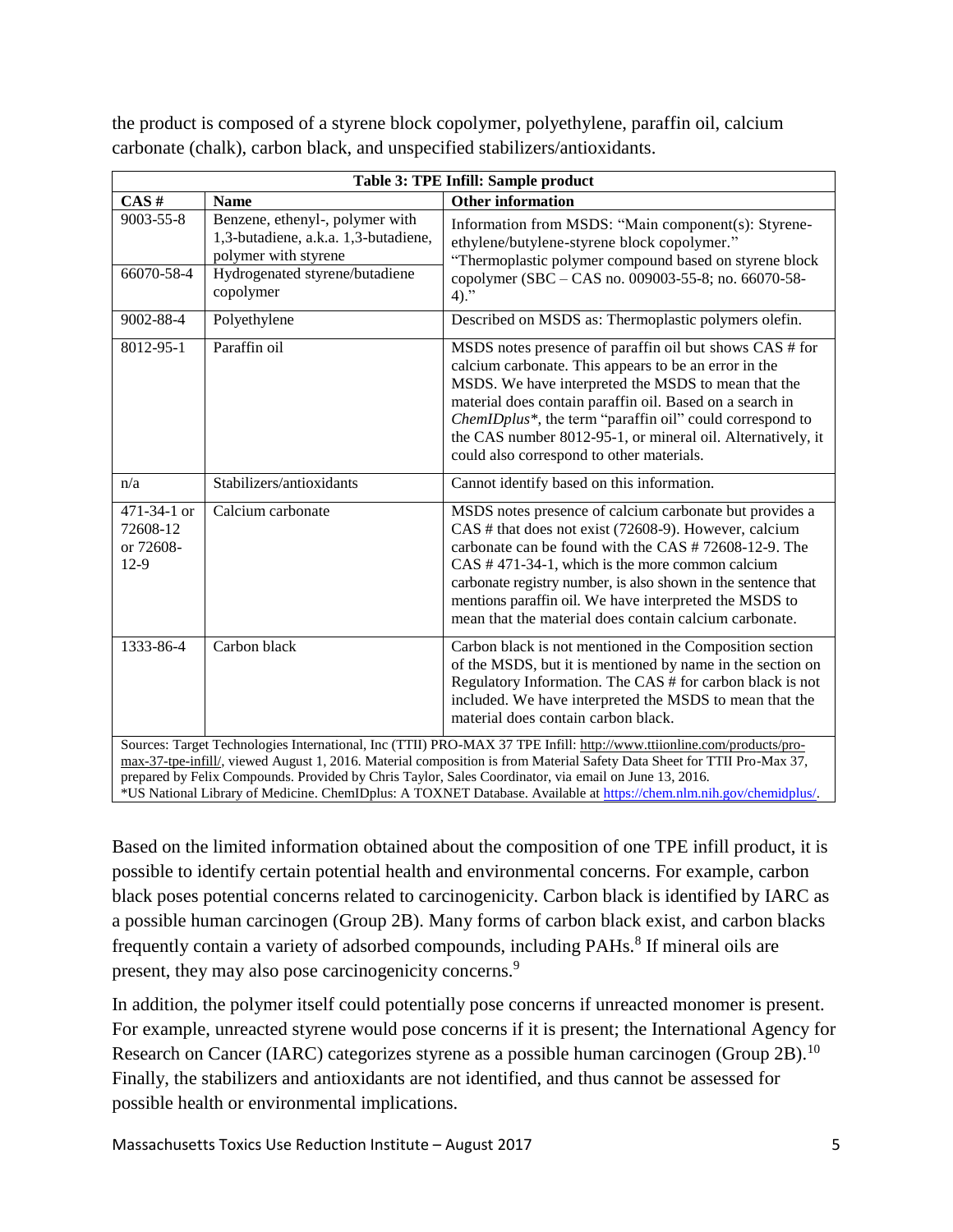TURI also received information from FieldTurf on one of its TPE infill products, ECOMAX. The Safety Data Sheet for ECOMAX states that it is composed of "polymeric and mineral ingredients," without providing any detail on these materials.<sup>11</sup> Based on this limited information, it is impossible to assess the potential health and environmental impacts of the material.

#### **Laboratory tests**

Some manufacturers or marketers of TPE infill provide certifications and other documentation to support the argument that their product is preferable from a health and environmental standpoint, compared with other synthetic turf options.

## **TTII test data**

For Target Technologies International, Inc (TTII) PRO-MAX 37 TPE Infill, the manufacturer provides information on a number of tests that have been conducted on its product. In general the tests do not show high levels of the substances tested, although it is not clear how applicable some of the tests are for types of exposures that may occur during play on a turf field or the environmental conditions that could be relevant for an artificial turf field. The tests consider an important, but not necessarily complete, set of relevant chemicals.

*Environmental tests.* In one test, one liter of distilled water was passed through the infill, then tested for a number of metals. <sup>12</sup> The results showed nondetectable levels of the metals. It is not clear how informative this test is for relevant environmental conditions. Another leaching test found a number of metals to be below the detection limit, with the exception of chromium, which was detected.<sup>13</sup> An aquatic toxicity test using rainbow trout showed signs of stress in the fish exposed to the infill, but no fish mortality.<sup>14</sup>

*Human exposure tests – European Toy Safety test (metals).* Another test examined the infill in relation to the European Standard EN 71‐3 – Safety of Toys Part 3: Migration of certain elements. EN 71-3 "specifies requirements and test methods" for migration of 19 metals or categories of metal compounds from "toy materials and from parts of toys." It divides toy materials into three categories: Category I ("dry, brittle, powder like or pliable materials"), Category II ("liquid or sticky materials"), and Category III ("scraped-off materials").<sup>15</sup> (For background on this standard, see "Chemicals in Artificial Turf Infill: Overview."<sup>16</sup>)

The manufacturer compared its measured values to the requirements for Category III, "scrapedoff materials," which has the highest allowable levels of metals. Using Category III, the infill met the standard for all 19 of the metals included in the standard.<sup>17</sup>

It may also be appropriate to consider the standards for Category I, "dry, brittle, powder like or pliable materials" category. Turf infill crumbs are small parts that can easily be swallowed. Using these standards, it is not possible to determine whether the infill meets the standard for all the metals. Specifically, the Category 1 limit for arsenic is 3.8 mg/kg, but the test method used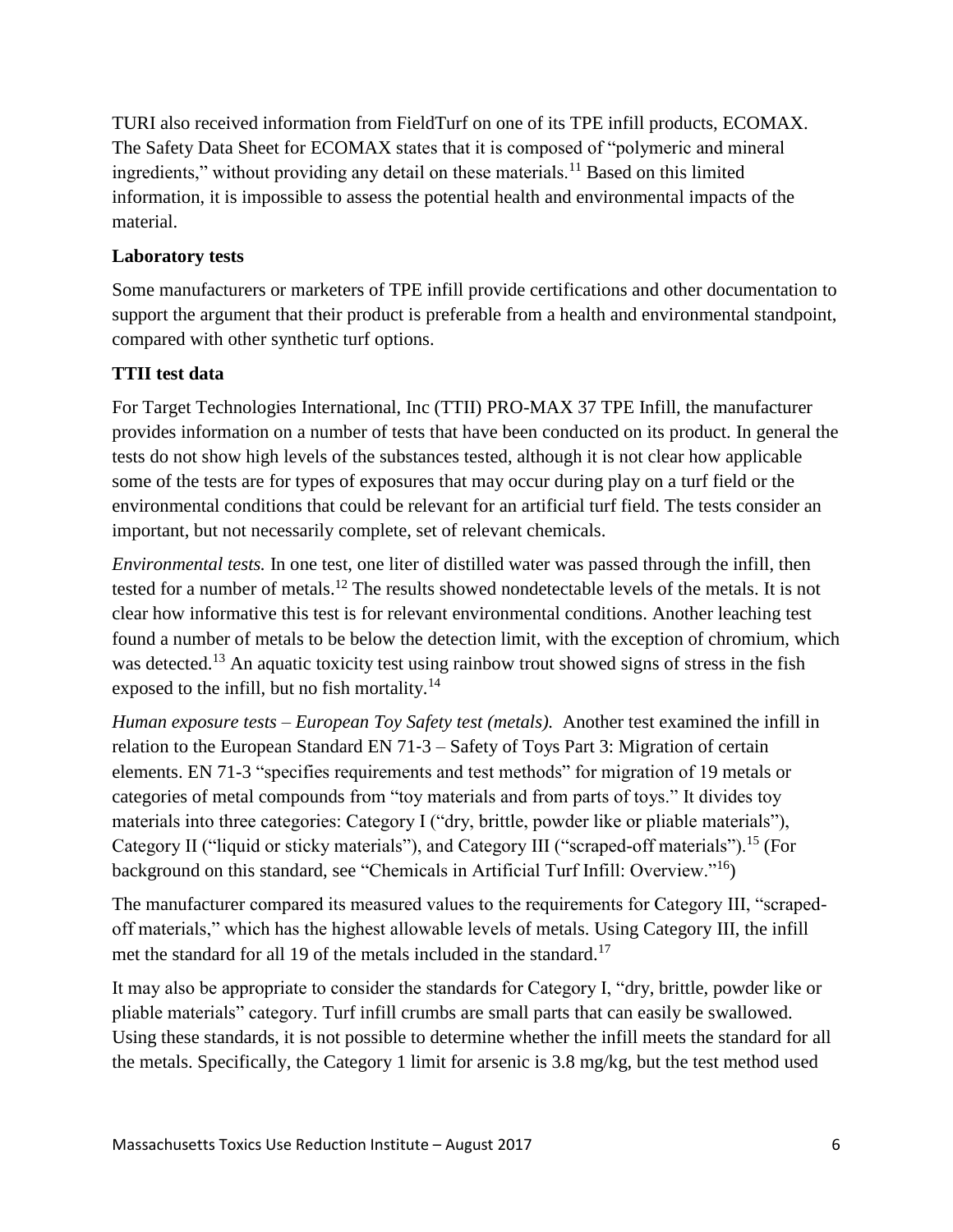by the laboratory has a 5 mg/kg detection limit. Similarly, the Category 1 limit for hexavalent chromium is 0.02 mg/kg, but the test method has a 0.1 mg/kg detection limit.

*Other tests.* Another test checked for six metals and six phthalates listed under California's Proposition 65, and found nondetectable levels of all of them, given the detection limits of the particular test that was used.<sup>18</sup>

A test required by Los Angeles Unified School District (LAUSD) Office of Environmental Health and Safety Heavy tested the material for 17 metals, checking them against limits for hazardous waste. The material passes the test for each metal. For most of the metals, the level is below the sample detection limit. For a few, a specific level is shown: barium  $(1.21 \text{ mg/kg})$ ; chromium (13.2 mg/kg); zinc (196 mg/kg).<sup>19</sup> LAUSD does recommend use of personal protective equipment for personnel working with the product.<sup>20</sup>

# **FieldTurf test data**

FieldTurf also provides test data using the EN 71-3 standard.<sup>21</sup> TURI reviewed FieldTurf testing data for two TPE products – one simply labeled "TPE," and the other identified by the brand name "ECOMAX."

Of the 19 metals tested for, 10 were detected in the "TPE" sample: aluminum, barium, boron, chromium, copper, lead, manganese, nickel, strontium, and zinc. In the "ECOMAX" sample, the test detected the same elements with the exception of lead and nickel.

Comparing the test results to the Category I standard, both the "TPE" and the "ECOMAX" products meet the standard for nearly all the chemicals on the list. For hexavalent chromium, the detection limit for the test method is 0.2 mg/kg and the standard is 0.02 so it is not possible to determine whether the materials meet the standard.

There are some differences between the two TPE materials. For example, the "TPE" material shows lead at 0.5 mg/kg while the "ECOMAX" material shows no lead detected (with a detection limit of 0.5 mg/kg). The TPE material shows nickel at  $68.2$  mg/kg, a level not far from the EN 71-3 Category 1 limit of 75 mg/kg, while the "ECOMAX" material shows no nickel detected, also with a 0.5 mg/kg detection limit.

## **Boundaries of this chapter**

As a reminder, this chapter *only* includes information on chemicals that may be found in TPE infill. It does not include an examination of other topics that could be important, such as the potential of the material to create fine particles. Technical characteristics of the infill, including durability, are also not discussed here.

Information on heat-related concerns is covered in a separate chapter. It is important to note that in general, all synthetic turf fields reach higher temperatures than natural grass fields, regardless of infill type.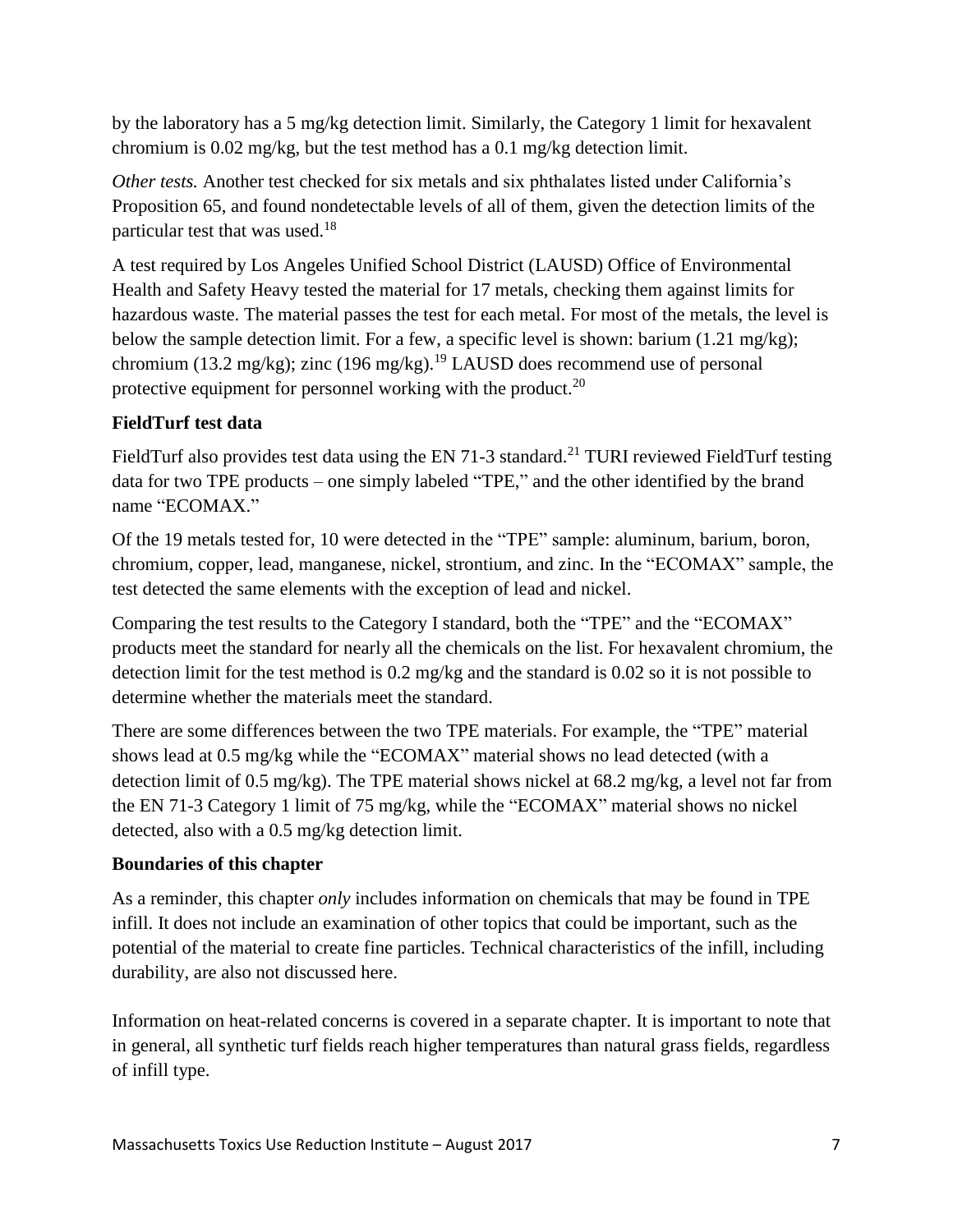#### **Summary**

In summary, regarding chemicals specifically, TPE infill is likely to contain some chemicals of concern, although full information on the material was not readily available as this chapter was being developed, and there is variation among products. Based on the information that is available, TPE infill contains fewer chemicals of concern than SBR made from recycled tires. Additional information on the specific chemicals contained in TPE infill brands would be helpful. Institutions considering purchasing a TPE infill product may wish to request more detailed information on the specific type of TPE used.

The Toxics Use Reduction Institute is a multi-disciplinary research, education, and policy center established by the Massachusetts Toxics Use Reduction Act of 1989. The Institute sponsors and conducts research, organizes education and training programs and provides technical support to help Massachusetts companies and communities to reduce the use of toxic chemicals.

In response to information requests from municipalities, TURI is currently developing an alternatives assessment for sports turf. Preliminary sections of the assessment are being published in the order in which they are developed, and are available on TURI's website at [www.turi.org.](http://www.turi.org/)

Toxics Use Reduction Institute

University of Massachusetts Lowell \* 600 Suffolk Street, Suite 501 \* Lowell, Massachusetts 01854 Tel: (978) 934-3275 \* Fax: (978) 934-3050 \* Web: [www.turi.org](http://www.turi.org/)

l

<sup>10</sup> International Agency for Research on Cancer (IARC). 2016. *IARC Monographs on the Evaluation of Carcinogenic Risks to Humans: List of Classifications, Volumes 1-116.* Available at

[http://monographs.iarc.fr/ENG/Classification/latest\\_classif.php.](http://monographs.iarc.fr/ENG/Classification/latest_classif.php)

<sup>&</sup>lt;sup>1</sup> Toxics Use Reduction Institute (TURI). 2017. "Sports Turf Alternatives Assessment: Preliminary Results: Chemicals in Artificial Turf Infill: Overview." All TURI documents on artificial turf can be found at: [http://www.turi.org/Our\\_Work/Home\\_Community/Artificial\\_Turf.](http://www.turi.org/Our_Work/Home_Community/Artificial_Turf)

<sup>2</sup> UL LLC. 2015. Thermoplastic elastomer (TPE) plastic. UL Prospector website.Available at

[http://plastics.ulprospector.com/generics/53/thermoplastic-elastomer-tpe,](http://plastics.ulprospector.com/generics/53/thermoplastic-elastomer-tpe) viewed August 1, 2016.

<sup>3</sup> Ormonde, E., DeGuzman-Obando, M. 2014. "Elastomers Overview." *Chemical Economics Handbook.* CEH Report #525.1000. Houston, TX: IHS Chemical.

<sup>4</sup> Nilsson, Nils H. et al. 2008. "Mapping, emissions and environmental and health assessment of chemical substances in artificial turf." Report by the Danish Ministry of the Environment. Survey of Chemical Substances in Consumer Products, No. 100 2008.

<sup>5</sup> Dye, Christian, A. Bjerke, N. Schmidbauer, S. Manø. 2006. *Measurement of Air Pollution in Indoor Artificial Turf Halls.*  Trondheim, Norway: Norwegian Pollution Control Authority/Norwegian Institute for Air Research. Report #NILU OR 03/2006. TA number: TA-2148/2006. ISBN number 82-425-1716-9

 $6$  Dye et al. 2006.

<sup>&</sup>lt;sup>7</sup> Pro-Max 37 TPE Infill marketed by Target Technologies International, Inc (TTII).

<sup>8</sup> International Agency for Research on Cancer (IARC). 2010. "Carbon Black." In *IARC Monographs Volume 93.*  Available a[t https://monographs.iarc.fr/ENG/Monographs/vol93/mono93-6.pdf.](https://monographs.iarc.fr/ENG/Monographs/vol93/mono93-6.pdf)

<sup>9</sup> International Agency for Research on Cancer (IARC). 2012. "Mineral Oils, Untreated or Mildly Treated." In *IARC Monographs Volume 100F*. Available a[t http://monographs.iarc.fr/ENG/Monographs/vol100F/mono100F-19.pdf.](http://monographs.iarc.fr/ENG/Monographs/vol100F/mono100F-19.pdf)

<sup>&</sup>lt;sup>11</sup> Field Turf. (No date.) Safety Data Sheet for ECOMAX. Provided by Darren Gill, Vice President, Marketing, Innovation, Customer Service, via email, August 11, 2016.